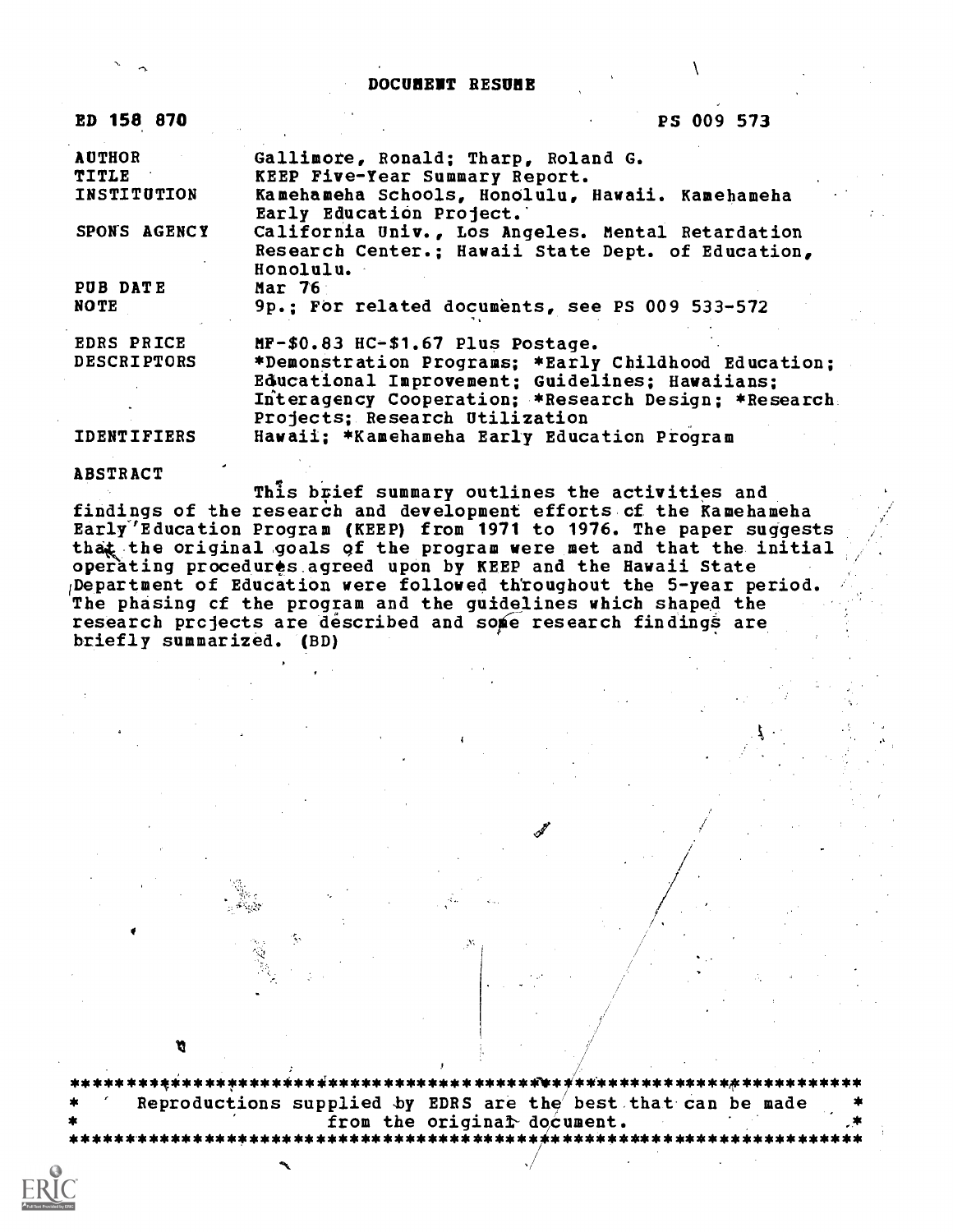# U S. DEPARTMENT OF HEALTH,<br>EDUCATION & WELFARE<br>NATIONAL INSTITUTE OF<br>A EDUCATION

THIS DOCUMENT HAS BEEN "REPRO-<br>DUCED EXACTLY AS RECEIVED FROM<br>THE PERSON OR ORGANIZATION ORIGIN-<br>THE PERSON OR ORGANIZATION ORIGIN-<br>STATED DO.NOT NECESSARILY REPRE-<br>SENT OFFICIAL NATIONAL INSTITUTE OF<br>EDUCATION POSITION OR

KEEP

## Five-Year Summary Report

March, 1976

Ronald Gallimore Roland G. Tharp

S009573

ED15887

**"PERMISSION TO REPRODUCE THIS** MATERIAL HAS BEEN GRANTED BY

 $\boldsymbol{I}$ 

Kim C. M. Sloat

 $\mathcal{L}^{\pm}$  $\ddot{\phantom{a}}$ 

TO THE EDUCATIONAL RESOURCES , INFORMATION CENTER (ERIC) AND USERS OF THE ERIC SYSTEM:

 $\mathcal{Z}$ 

 $p$  is a set of  $p$ 

11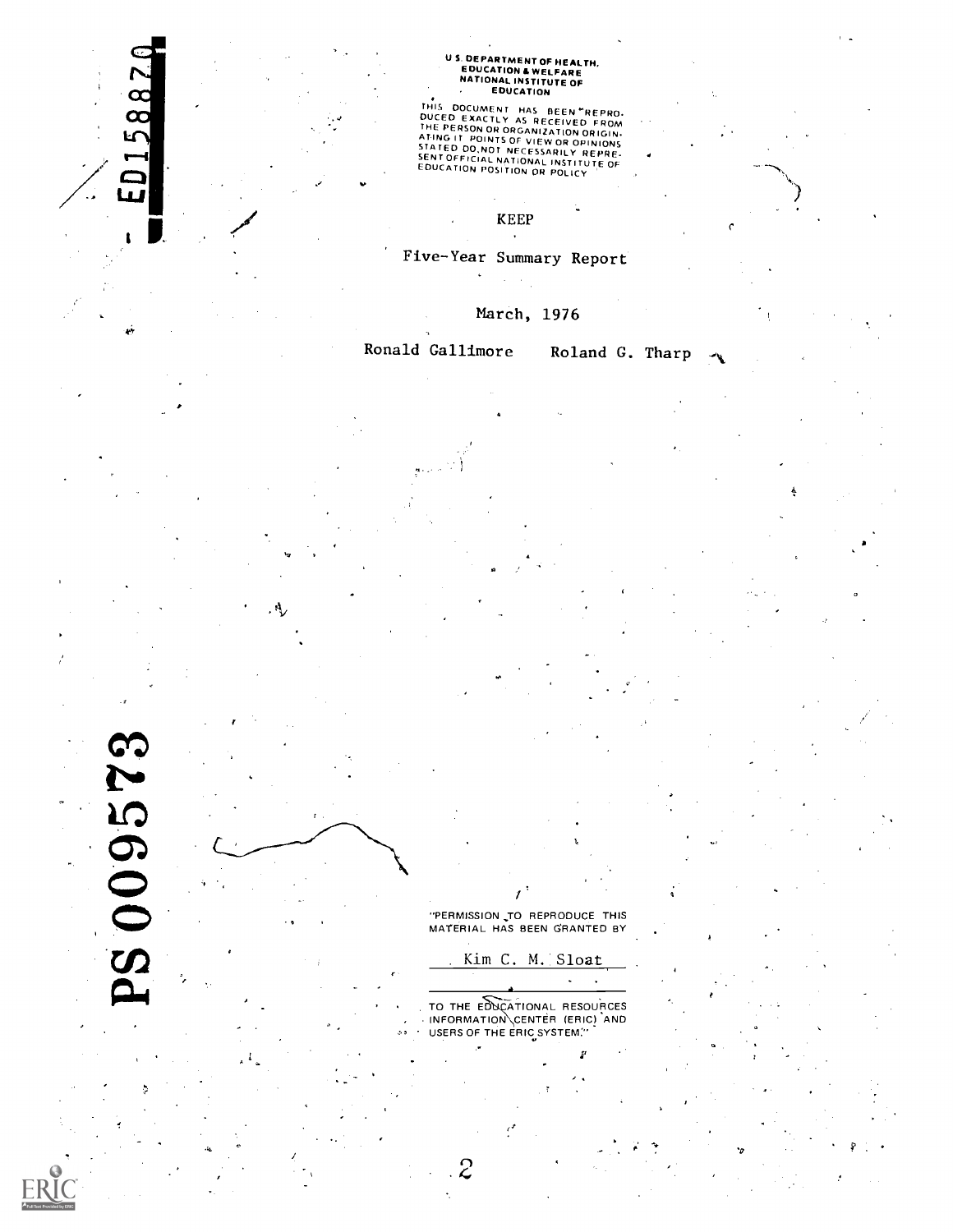This is the Five-Year Report of the Kamehameha Early Education Program, which summarizes the findings and activit KEEP's research and development since 1971.

1

The report consists of the following:

1) This brief introduction.

2) A list of the 34 major findings, briefly stated.

3) A set of five overview reports, which integrate the research findings of the five major lines of inquiry; plus an introduction to the findings, addressed to a professional and scientific'audience.

The 60 Technical Reports on individual studies, which are available on request.'

When the Kamehameha Schools/Bishop Estate Trustees adopted the KEEP proposal in 1971, it included seven goals for 1976.

Have the KEEP goals been met? Yes.

These seven goals were:

- 1. The presence pf trained and experienced School, Demonstration, and Family Study Units.
- 2. A fully operational Demonstration School.
- 3. Five years of cooperative experiences between the Kamehameha program and the DOE.
- 4. Three hundred pupil/years of education provided  $\sharp$ o the students of the Demonstration School.
- 5. Consultation services provided to three target school areas, representing perhaps three to four thousand school enrollment annually.
- 6. Immediate Kamehameha service to important  $\not|$  and sensitive Hawaiian problem areas.
- 7. A blueprint for the future.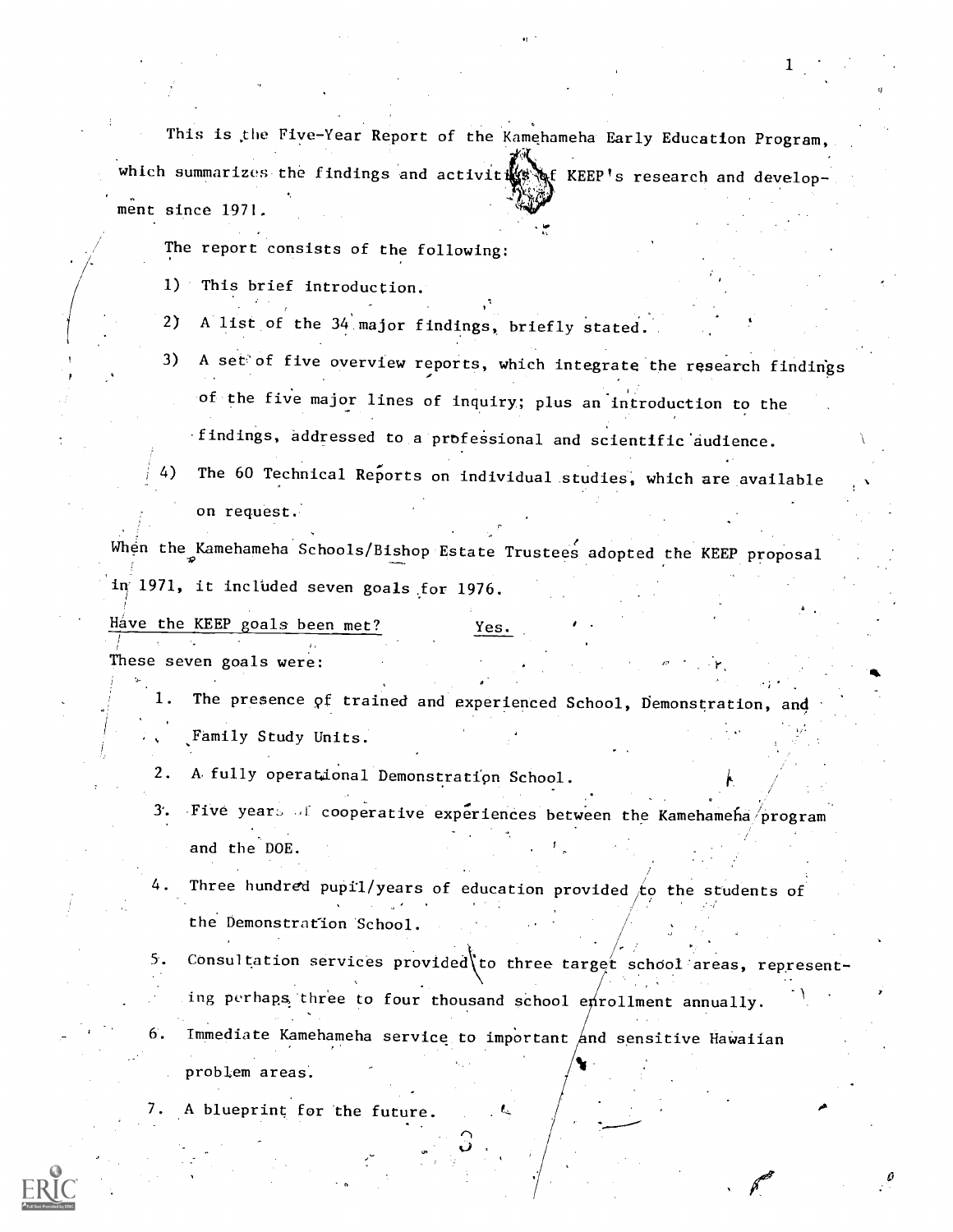With the exception of minor administrative details,\* all goals have been met.

 $\mathcal{L}$  and  $\mathcal{L}$ 

\*

## Relationships Between KEEP and the Department of Education

0n.00tober 20, 1971, a Letter of Agreement between Kamehameha Schools/ Bishop Estate and the State Department of Education was signed, which included seven points.

Has the Agreement been kept? Yes.

 $\mathcal{F}$ 

. A.

1. All financial obligations for KEEP rest with the Kamehameha Schools/ Bishop Estate

In fact, all expenses for KEEP consultation have been borne by KEEP. The only cost to the DOE has been in kind.

\*KEEP desires to learn from, build upon, and assist public school programs, not to compete with the DOE's efforts or to replace them.

This agreement has been maintained by both, parties, both in spirit and in fact.

3. At their mutual convenience and discretion, Kamehameha Schools/, Bishop Estate and the DOE will exchange any information which/is available or can be acquired on the educational condition and demographic situation of the Hawaiian/part-Hawaiian school age population,. keeping in mind the welfare of the child and his right. to privacy.

\*Goal #1. Internal organization was changed; the three units were re- described. Goal  $#4$ . The true figure is 280 child/years; size of classes was changed from 30 to 28 to more nearly meet the comparable DOE teacher/pupil ratio.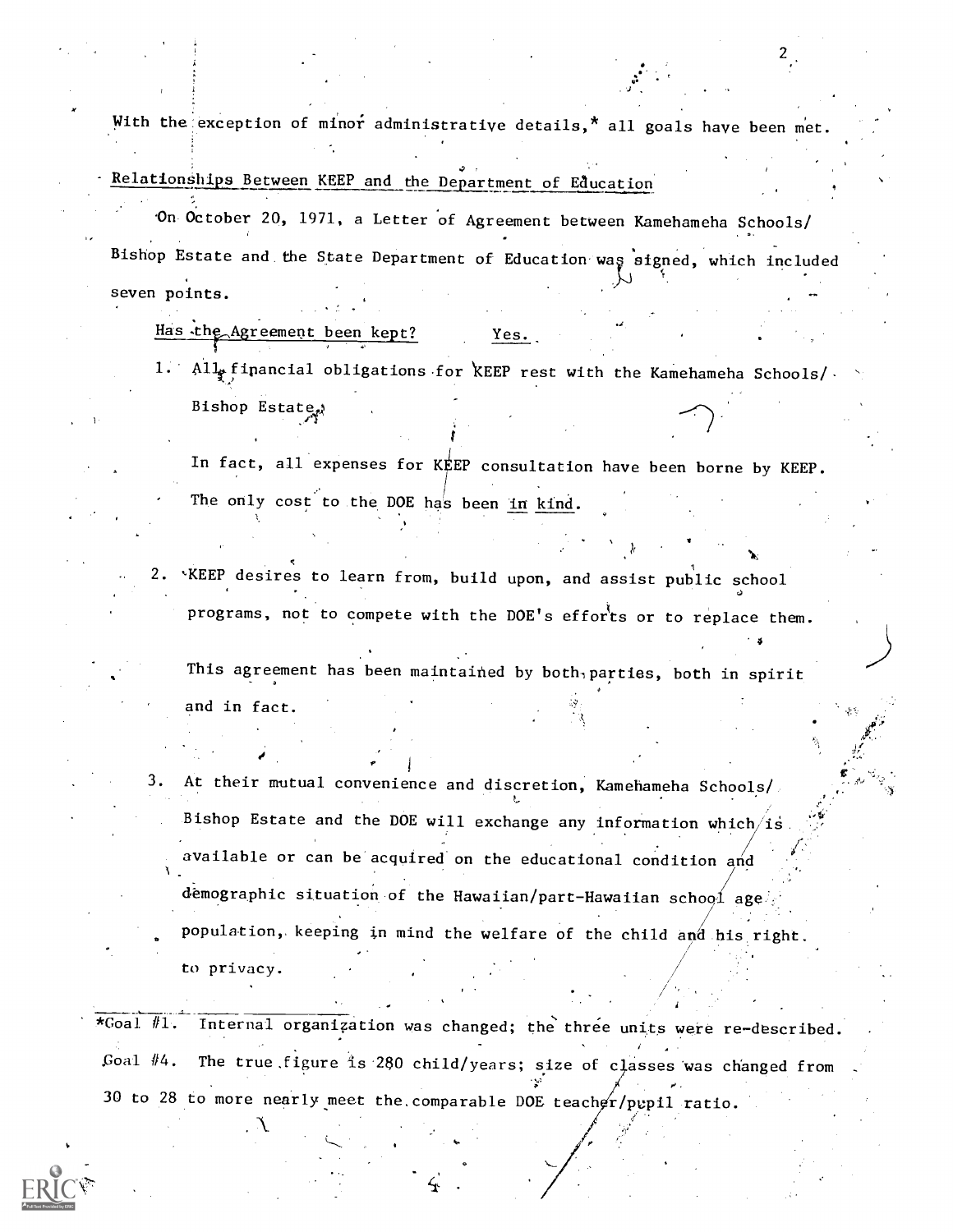Information has been exchanged in both directions, in a spirit of  $\cdot$ cooperation. Both parties have been careful of the rights of children.

3

- While designed to provide special help to Hawalian/part-Hawaiians, . KEEP should benefit all children of Hawaii.
	- ' KEEP's school includes 25% non-Hawaiian children. The consultation program to DOE schools has served classrooms with children of all ethnic backgrounds.  $J_{\rm{max}}$
- 5. The DOE will participate in the development of plans for KEEP which affect the public schools.

ti a controller a controller a controller a controller a controller a controller a controller a controller a c Every instance of joint activity has included the active participation of DOE personnel at the appropriate level, from the board of Education to the individual classroom teacher. No KEEP work with the schools has been undertaken without the full participation and cooperation of the responsible DOE individuals,

6. The Board of Education reserves the right to review KEEP's planning and development and to accept or reject anyror all phases of the program which affect'the public schools.

Since the Letter of Agreement was signed, KEEP has twice presented its plans and findings to the Board of Education, which reviewed them with interest and support. Another such meeting will be requested by KEEP for Fall of 1976.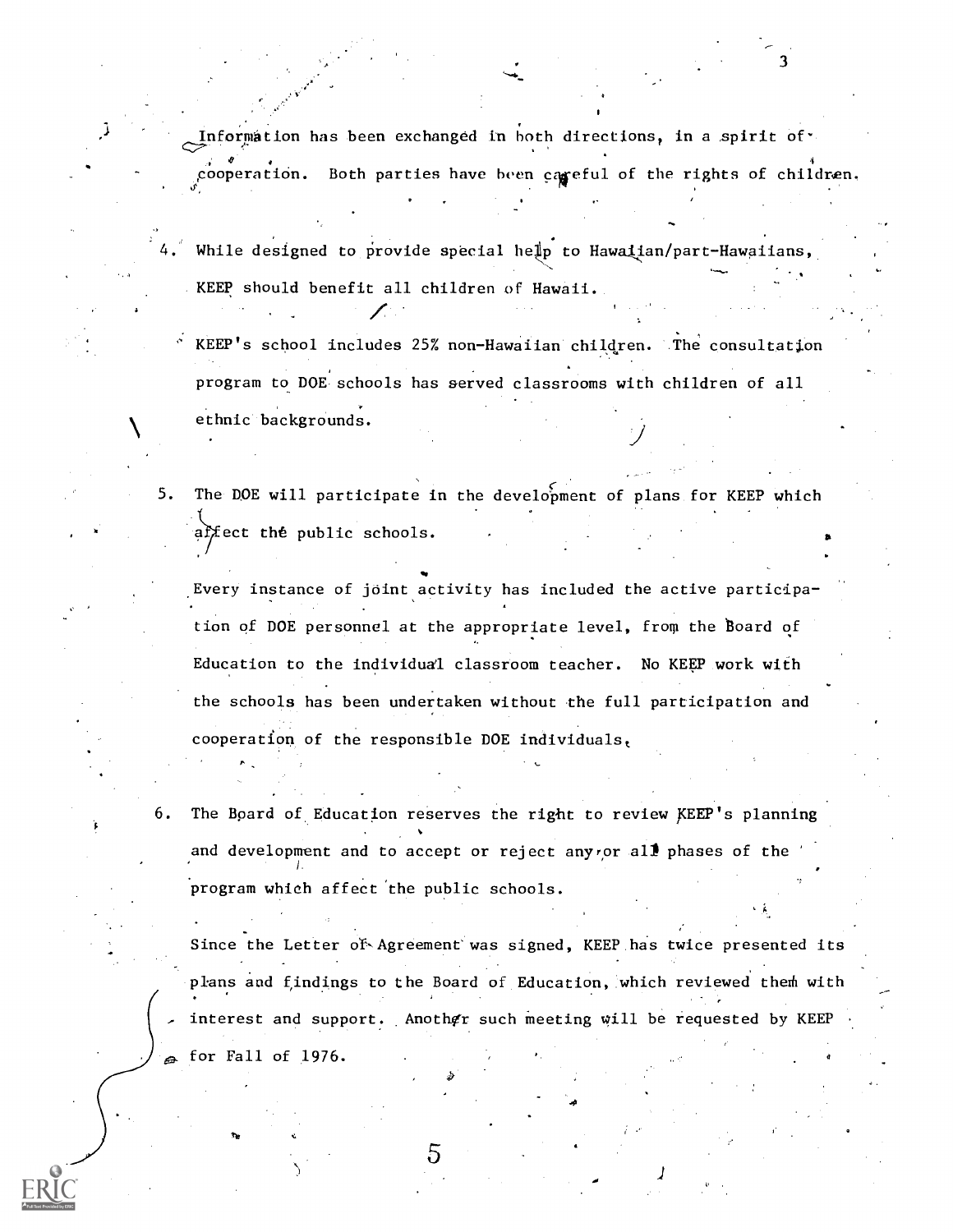7. Working cooperatively, both the Kamehameha Schools/Bishop Estate and the DOE are striving to serve Hawaii's school-age population in an  $\cup$   $\cup$ effective and responsible manner.

4

Both parties believe that they are so doing, and will-strive to always do so. The cooperation is unquestionable, and represents a major achievempht of the five-year period. It has proven possible to maintain aloha and productive joint efforts between the two institutions.

The Letter of Agreement has been kept.

#### Phasing

The development of KEEP was planned to occur in five one-year increments. All steps scheduled for each of the five years have been instituted.

. The one major distortion of the original plan was a one-year delay in the 4construction of the Research and Demonstration School, a delay altogether beyond, the control of the KEEP staff.

The original plan specified a one year start-up period, to allow for (a) development of relationships with the DOE; (b) research planning; and (c) a review of relevant Hawaii and Mainland programs. Because of the lead-time necessary to digest research findings, of necessity,  $\ddot{\phantom{1}}$ most of the work under way in the 1975-76 school year is not included in this report.

What is presented here represents two and one-half years of research and development activity.

The Research. Guidelines

KEEP has set a firm standard for its work; Everything must be real. real school; children who are really\*representative of urban school problems;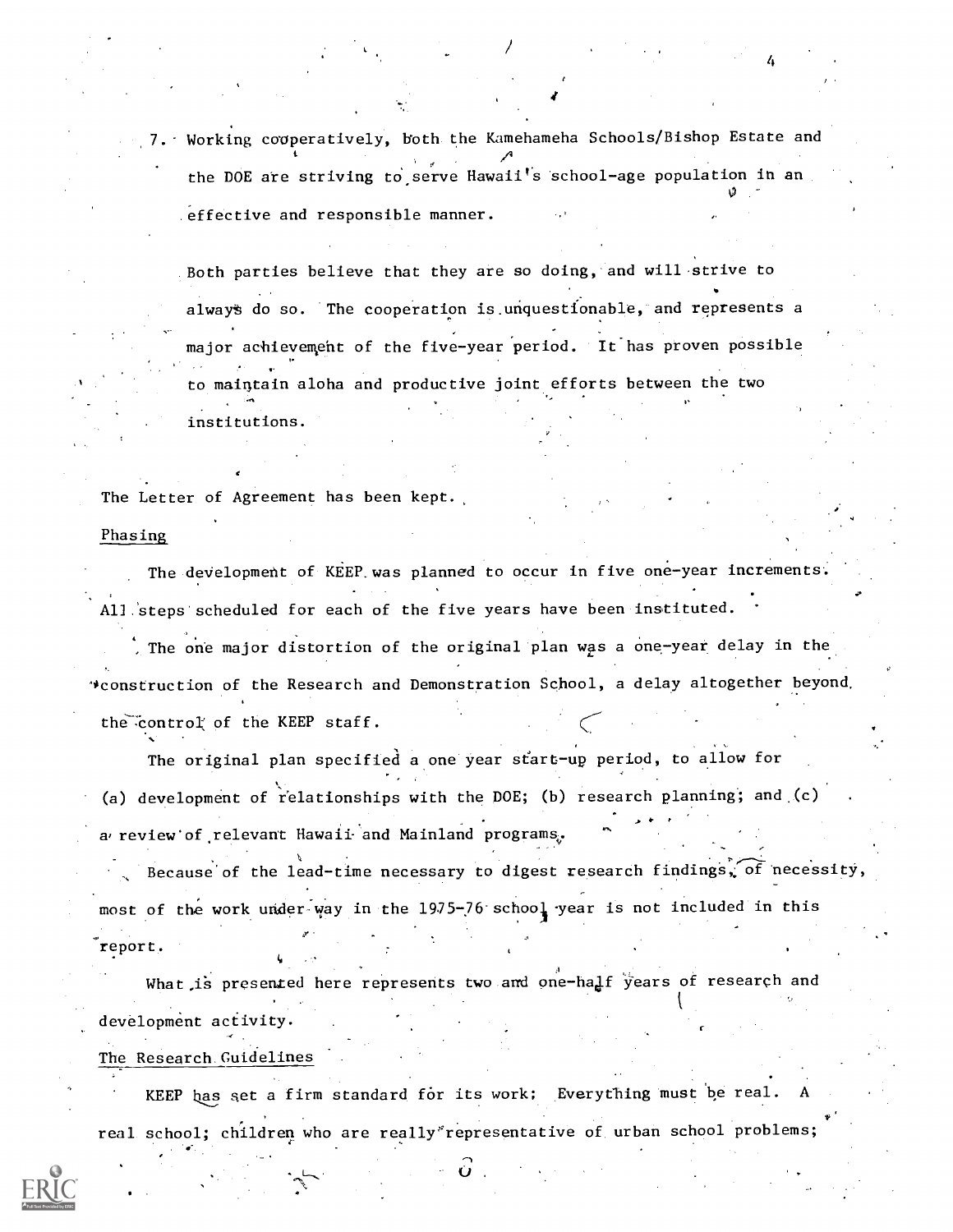research questions which have real importance for public education. This is not the way ordinary social science works. ,Usually, science attempts to control conditions so precisely that one small element at a time can be understood. This method can gradually build scientific understanding. Unfortunately, this approach may not lead to solutions of real-world problems, because overcontrolled situations may no,longer resemble the real and complicated struggles of the classroom teacher. We have insisted on maintaining what scientists call "external validity"; that is, our findings must truly speak to the issues in-public education of Hawaiian children. Lines of research are continuously examined with this question: Will these findings lead to better education in public school classrooms? If the answer is "no"--even if the work might have theoretical interest--we replace that'line with another.

What has KEEP learned?

-Linguistics

Speaking pidgin is not a significant barrier to academic achievement. Ghildren who speak pidgin well also speak Standard English well. The problem is the large number of children who show poor oral language skills in general, in Standard or pidgin.

Industriousness

4

Contrary to popular stereotype, the KEEP child can be an industrious student. Hawaiian American children in rural and urban schools can also be more industrious, when teacher behavior is correct. But increasing industrious- $\bullet$  for a set of the set of the set of the set of the set of the set of the set of the set of the set of the set of the set of the set of the set of the set of the set of the set of the set of the set of the set of the s ness alone will not produce satisfactory academic achievement, especially in reading, given available school curricula and resources:

Abilityand Academic Achievement

Eighty-five percent of KEEP children are capable of average or above academic achievement, though all do not now reach their potential. After

.<br>مارس المراكب المراكب المراكب المراكب المراكب المراكب المراكب المراكب المراكب المراكب المراكب المراكب المراكب<br>المراكب المراكب المراكب المراكب المراكب المراكب المراكب المراكب المراكب المراكب المراكب المراكب المراكب المرا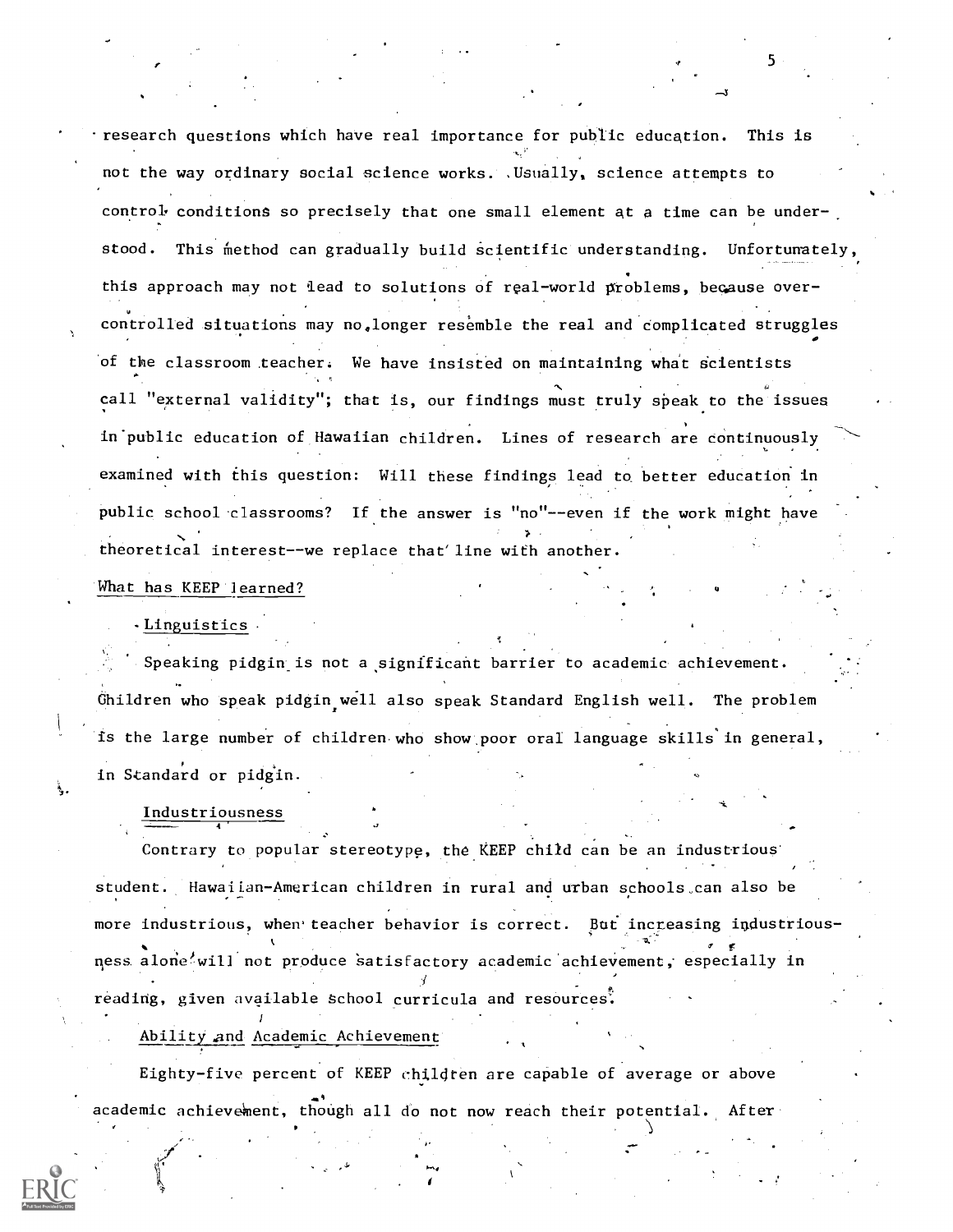completing kindergarten, the KEEP average IQ is at the national average. 'About 10-15 percent of KEEP children have serious intellectual/learning deficiencies that require special education.

### Reading and Curriculum Development

Currently available curricula, especially reading programs, do not adequately or appropriately instruct the Hawaiian-American child. In addition to increasing industriousness, developing programs for strengthening oral language and verbal- . thinking skills, and, altering currently available reading programs will be necessary.

#### Training/Consultation

.Teachers at KEEL and in the DOE can be trained to work more effectively with children such as those at KEEP. Forms of in-service training developed by KEEP offer practical and effective avenues for remedying Hawaiian-American educational problems state-wide.

Kamehameha Schools/Bishop Estate can work cooperatively and effectively with the DOE at all levels: KEEP has successfully consulted to teachers in rural and urban schools, on Oahu and Hawaii. There are other important consul tation forms-that should be explored.

#### Why are these Findings Important?

KEEP research has shown to be false three of the most popular explanations of KEEP children's academic problems.

1. It is not true that KEEP children cannot learn to be industrious.

2. It is not true that speaking pidgin seriously interferes, with school  $\theta$  and  $\theta$ learning.

3. It is not true that most KEEP children are intellectually incapable of satisfactory achievement.